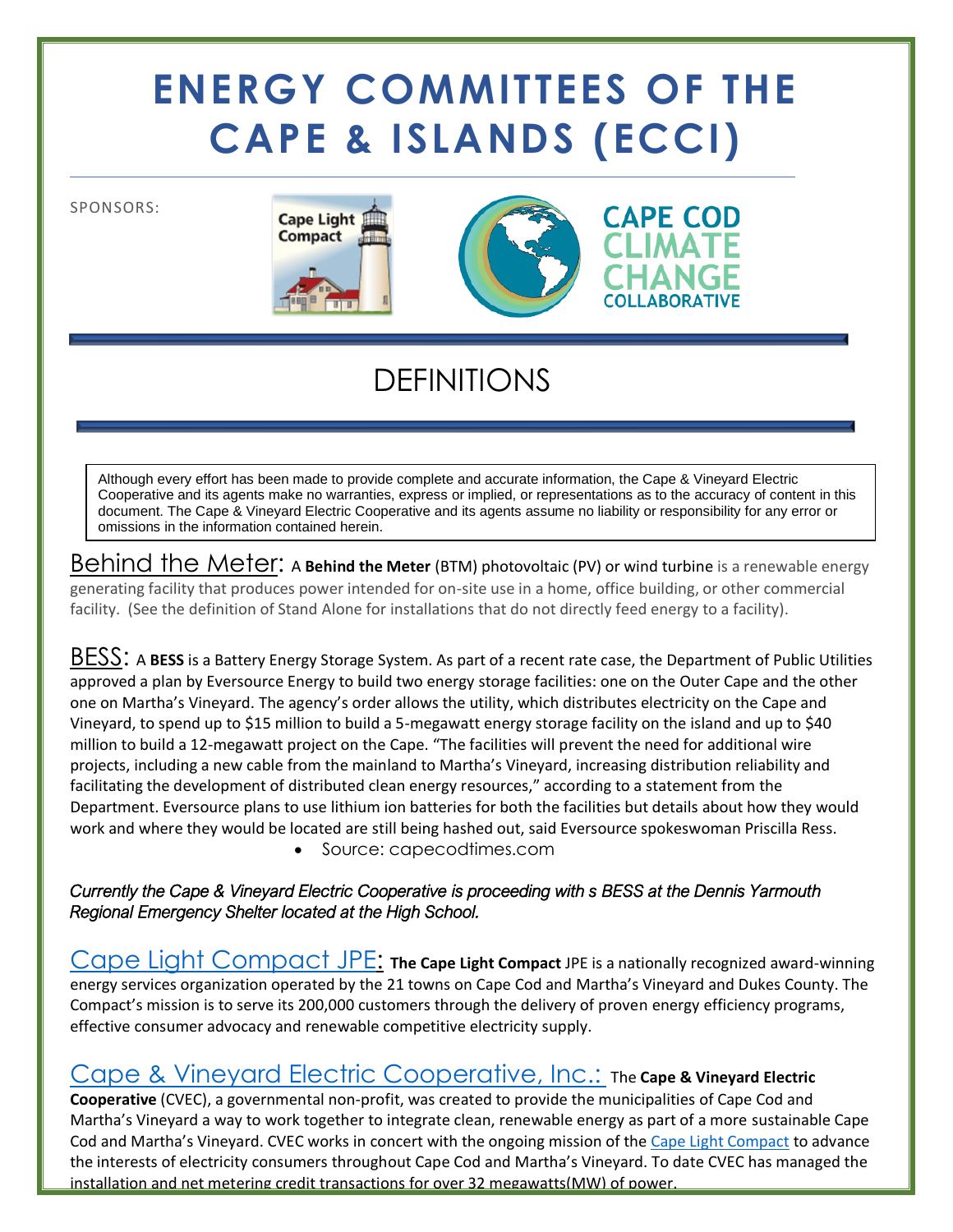[Cape Cod Climate Change Collaborative:](file:///C:/Users/Liz%20Argo/Downloads/capecodclimate.org) The **Cape Cod Climate Change** 

**Collaborative** is a 501(c)(3) non-profit corporation. Membership is made up of organizations and individuals on Cape Cod, that have committed themselves to reducing their carbon footprints or assisting others in doing so.

## MASSACHUSETTS DEPARTMENT OF PUBLIC UTILITIES (DPU): The Department

of Public Utilities (DPU) is an adjudicatory agency overseen by a three-member Commission. It is responsible for oversight of investor-owned electric power, natural gas, and water utilities in the Commonwealth. In addition, the DPU is charged with developing alternatives to traditional regulation, monitoring service quality, regulating safety in the transportation and gas pipeline areas, and the siting of energy facilities. The mission of the DPU is to ensure that consumers' rights are protected, and that utility companies are providing the most reliable service at the lowest possible cost. The DPU oversees the public safety from transportation and gas pipeline-related accidents, and the energy facilities siting process. The DPU seeks to promote safety, security, reliability of service, affordability, equity, and greenhouse gas emission reductions.

• Source:<https://www.mass.gov/orgs/department-of-public-utilities>

## MASSACHUSETTS DEPARTMENT OF ENERGY RESOURCES (DOER): The

DOER develops and implements policies and programs aimed at ensuring the adequacy, security, diversity, and cost-effectiveness of the Commonwealth's energy supply to create a clean, affordable and resilient energy future for all residents, businesses, communities, and institutions.

• Source: https://www.mass.gov/orgs [/massachusetts-department-of-energy-resources](https://www.mass.gov/orgs%20/massachusetts-department-of-energy-resources)

MAYFLOWER WIND: Mayflower Wind is developing a federal offshore lease area—located over 30 miles south of Martha's Vineyard and 20 miles south of Nantucket—that has the potential to generate over 2,000 megawatts (MW) of low-cost clean energy, or enough to power over half a million homes. They expect to deliver clean energy from the project by the mid-2020s.

• Source:<https://mayflowerwind.com/>

EV: An **EV** is an Electric Vehicle. (PHEV is a hybrid vehicle with battery backed up by combustion engine).

Green Communities: The **Green Community** Designation and Grant Program provides a road map along with financial and technical support to municipalities that 1) pledge to cut municipal energy use by an ambitious and achievable goal of 20 percent over 5 years and 2) meet four other criteria established in the Green Communities Act:

- Criterion 1 is met by a municipality passing zoning in designated locations for the as-of-right siting of renewable or alternative energy generating facilities, research and development facilities, or manufacturing facilities.
- Criterion 2 is met by a municipality adopting an expedited application and permitting of one year at most, under which facilities interested in locating their facility in a designated renewable zone may be sited within the municipality.
- Criterion 3 is met by a municipality when an energy use baseline inventory is made for municipal buildings and facilities (which can include schools, water, wastewater treatment plants and pumping stations, and open space), street and traffic lighting, and vehicles; and an Energy Reduction Plan (ERP) is adopted demonstrating a reduction of 20 percent of energy use after five years of implementation.
- Criterion 4 is met when all departments purchase fuel-efficient vehicles for municipal use, whenever such vehicles are commercially available and practicable.
	- Source: [mass.gov/orgs/green-communities-division](https://www.mass.gov/orgs/green-communities-division)
	- ▪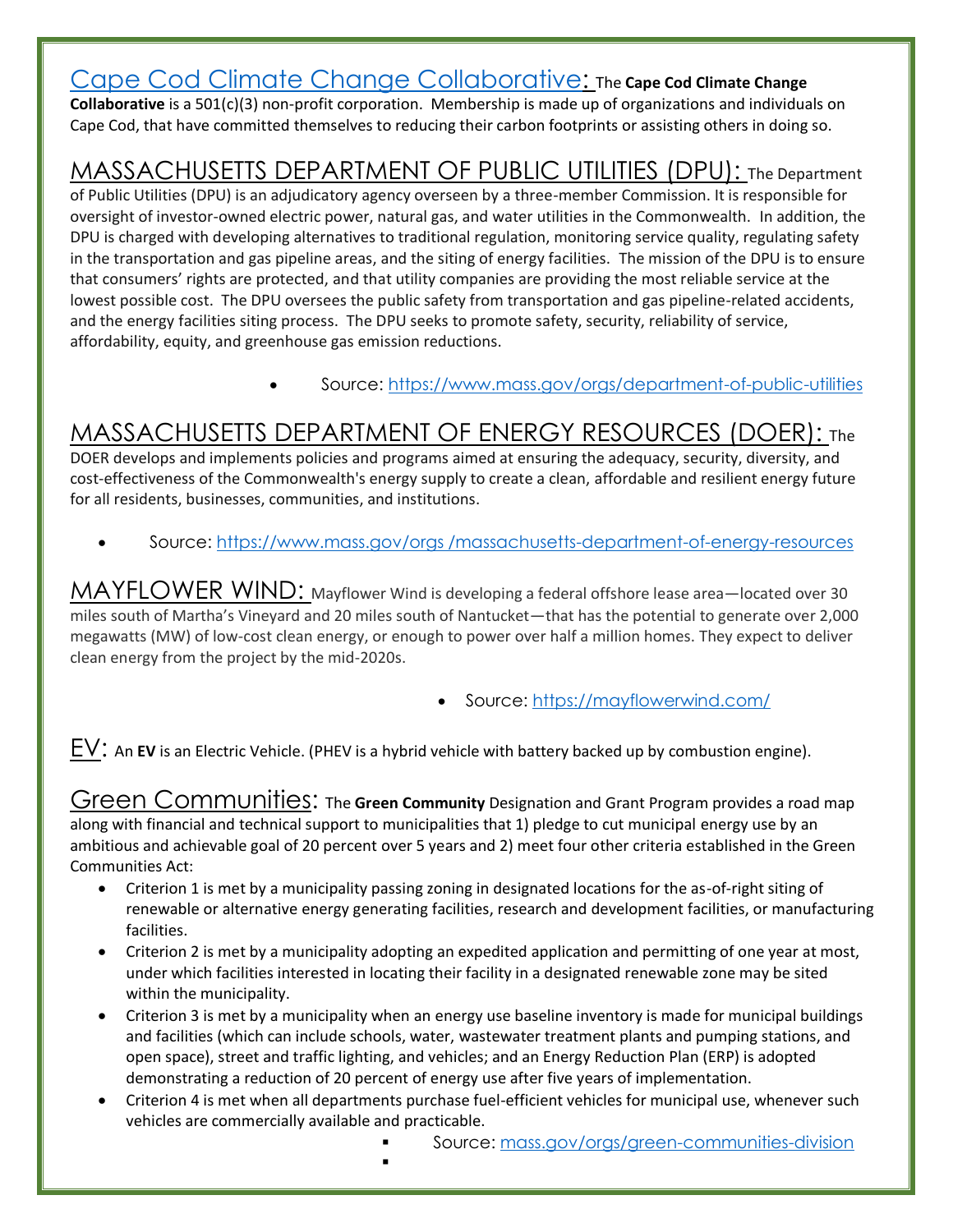#### MassEnergy Insight: **MassEnergyInsigh[t](https://www.massenergyinsight.net/home)** (MEI) is a web-based tool that enables cities and towns to perform key energy management tasks:

- Develop an energy use baseline
- Examine energy use by departments and by fuel type
- Forecast energy budgets
- Show the results of energy efficiency investments
- Develop a greenhouse gas emissions inventory
- Facilitate communication and awareness about energy use
- Generate reports for stakeholders*.*

▪ Source: [massenergyinsight.net](https://www.massenergyinsight.net/)

Net Metering: **Net metering** allows customers to offset their energy use and transfer energy back to their electric companies in exchange for a **net metering credit (NMC)**. If you have a solar or another renewable energy facility, and your electric company allows it, you may be able to **net meter**.

• Source: Mass.gov/ [guides/net-metering](https://www.mass.gov/guides/net-metering-guide#:~:text=Net%20metering%20allows%20you%20to,of%20electricity%20that%20you%20use.)[guide#:~:text=Net%20metering%20allows%20you%20to,of%20electricity%20that%20you%20](https://www.mass.gov/guides/net-metering-guide#:~:text=Net%20metering%20allows%20you%20to,of%20electricity%20that%20you%20use.) [use.](https://www.mass.gov/guides/net-metering-guide#:~:text=Net%20metering%20allows%20you%20to,of%20electricity%20that%20you%20use.)

#### *Currently the Cape & Vineyard Electric Cooperative manages the distribution of over 30 megawatts (MW) of net metering credits annually with annual savings to CVEC participants of over 2.5 million dollars.*

Power Purchase Agreement: **A** Power Purchase Agreement (PPA) is a financial arrangement in which a third-party developer owns, operates, and maintains the photovoltaic (PV) or wind system, and a host customer agrees to site the system on its property and purchase the system's electric output from the solar services provider for a predetermined period. This financial arrangement allows the host customer to receive stable and often low-cost electricity, while the solar services provider or another party acquires valuable financial benefits, such as tax credits and income generated from the sale of electricity.  $\bullet$  Source: epa.gov

Rate Case: A rate case is the formal process used to determine the amounts utilities are allowed to charge customers for their regulated services. Rate cases are the primary instrument of government regulation of these industries.

RPP: The Cape Cod Commission Act requires the preparation of a **Regional Policy Plan** (RPP) that presents "a **coherent set of regional planning policies and objectives to guide development** throughout said Barnstable County and **to protect the region's resources**." The plan, which is updated at least once every five years, must:

- **• identify critical resources and management needs**
- **• state a growth policy for the region**
- **• present regional goals, and**
- **• present a policy for coordinating regional and local planning efforts**
	- Among the goals for the 2017 RPP update are:
	- to develop a land use strategy for the region
	- to facilitate the local comprehensive planning process
	- to provide regulatory incentives for neighboring towns to plan together
	- to simplify the regulatory process, and
	- to create a framework for regional capital planning

• Source: [capecodcommission.org](file:///C:/Users/Liz%20Argo/Downloads/capecodcommission.org)